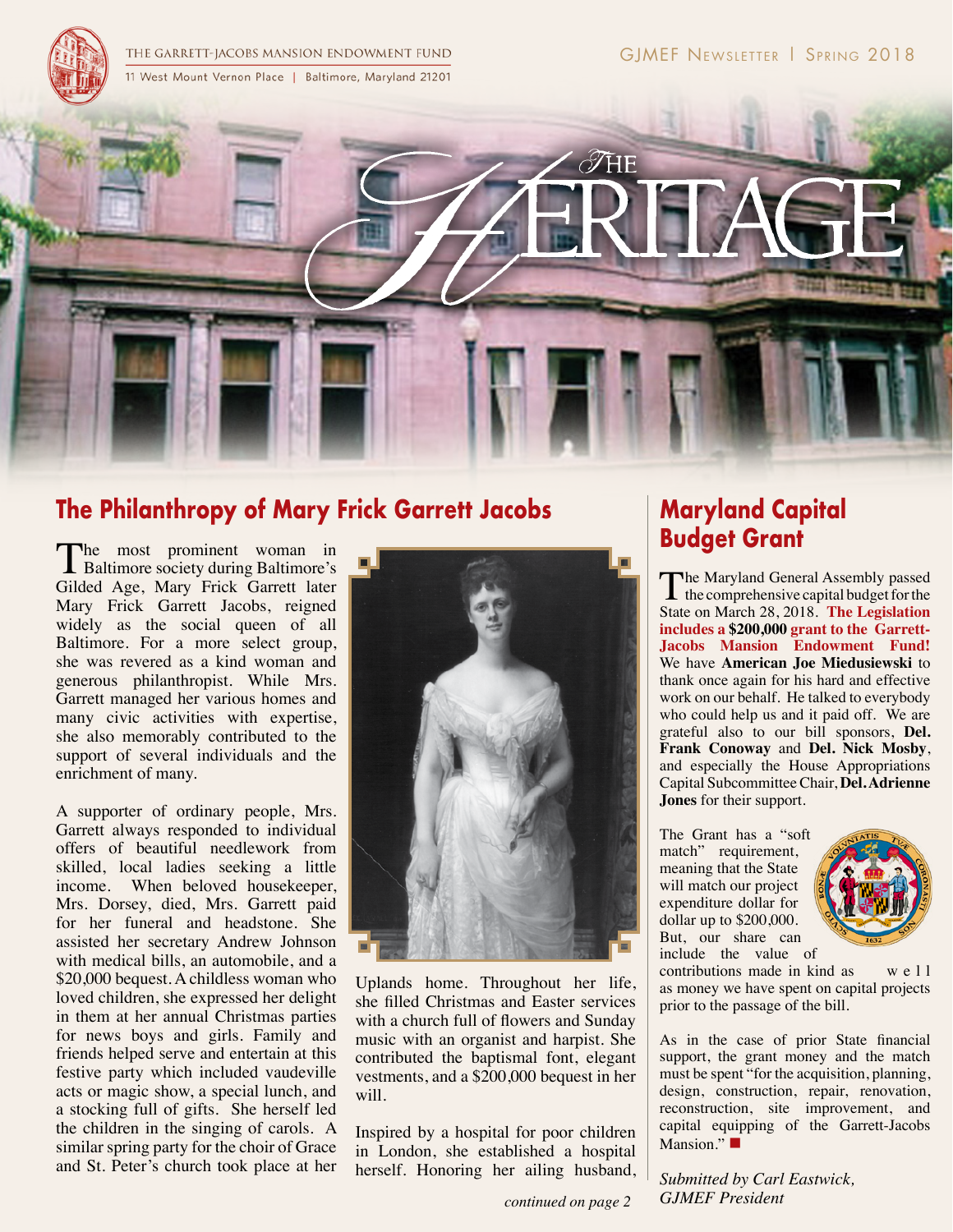

**THE GARRETT-JACOBS MANSION ENDOWMENT FUND** 

#### **Board of Trustees**

The Garrett-Jacobs Mansion 11 West Mount Vernon Place Baltimore, Maryland 21201-5190 410-539-6914

www.garrettjacobsmansion.org

Mr. Carl Eastwick, *President* Mr. Frank Dittenhafer, *Vice President* Mr. Douglas F. Suess, *Treasurer* Dr. Bernadette Low, *Secretary* Mr. Jeffrey Caldwell Mr. Robert W. Crosby Mr. Michael Dick Mr. James A. Durkay Mr. David H. Gleason Mr. Johns W. Hopkins, Jr. Ms. Lisa Keir Mr. Christopher McCarthy Ms. Judith Proffitt Mr. Bruce T. Votta Mr. John Carroll Weiss, III

#### Heritage Editor: Jo Anne Sabas

*"Heritage" is distributed to members and friends of The Garrett-Jacobs Mansion Endowment on a quarterly basis.*

### **Advisory Board**

James Abbott Jeffrey Buchheit The Honorable John Carroll Byrnes J. Joseph Clarke, Jr. James D. Dilts Charles B. Duff Elaine Eff James Garrett Eva Higgins Lance Humphries Henry Johnson Lisa Keir Cindy Kelly Leslie King-Hammond Zippy Larson Bernadette Low, PhD Jane McConnell Travers Nelson Walter Schamu Andrew Van Styn Gary Vikan Courtney B. Wilson

### **MISSION STATEMENT**

The mission of the Garrett-Jacobs Mansion Endowment Fund is to preserve and restore the Mansion as a National Historic Landmark and to share the history, architectural and civic legacy of the Mansion for the benefit and education of the public.

### **Mary Frick Garrett Jacobs** *continued from page 1*

she called it the Robert Garrett Surgical Hospital for Children. While the facility had several iterations, it ultimately held a prominent place on North Carey Street. She acquired the space, prepared it, and paid the doctor and nurses. The hospital served two to three thousand children a year at no cost to families. She initiated having visiting nurses continue care and developed an apprenticeship program for young women to train as nurses. A similar hospital in Mount Airy, a site on the Baltimore & Ohio rail route, was added so that children could escape Baltimore summers. Free rail passes enabled parents to visit their children any time. This hospital evolved into the Johns Hopkins Childrens' Hospital; the pediatric chair is still paid through her endowment. She provided generous funds for Eudowood, Dr. Jacobs' hospital for tuberculous patients.

Having amassed a wonderful array of magnificent paintings and extraordinary decorative pieces, by then as Mrs. Jacobs, she engaged her friend and the architect, John Russell Pope for a second round of renovations to create a special wing at the new Baltimore Museum of Art for her collection. Pope created the Mary

### **A Brief Follow-up... Lecture Series/Docent Tours**

Over 100 guests were attracted to the Garrett-Jacobs Mansion for docent tours and lectures on three Sundays in February and March. Leading the Series was a beautifully-illustrated talk by Jason Shellenhamer and Lisa Kraus of the Herring Run Archaeology Project; noted for unearthing the Eutaw Manor House and extensive occupation. Second was an illuminating talk by Edward Heimiller, Curator of the Maryland Masonic Museum on the dissolution of the Garrett-Jacobs Mansion upon Dr. Jacobs' death. The last lecture given by Amy Kimball, Materials Manager at Special Collection at the Johns Hopkins University spoke

Jacobs Wing, a coherent extension to the BMA structure he had already designed. Her collection includes some of the most valued pieces in the BMA collection.

Just as she recognized a need for her housekeeper, she appreciated the plight of widows of church ministers. After their husbands' deaths, these women often found themselves homeless. With their welfare in mind, she left to the Episcopal diocese her Uplands Estate in Catonsville. For years ladies recorded their responses to this lovely home in scrapbooks attesting to the joy and appreciation they felt for this gift. Here they found a beautiful home where they could even entertain guests for tea in the drawing room.

Baltimore's ultimate social leader and mansion designer, Mary Frick Garrett Jacobs drew on her parents' civic-minded Victorian values even as she embraced the ostentatious values of the Gilded Age. Her legacy demonstrates her kind and generous spirit.  $\blacksquare$ 

*Thank you to Bernadette Low, Ph.D., GJMEF Trustee for this informative article.*

about the career of Laurence Hall Fowler, an architect who worked in Baltimore from the early 20th century through to the 1970s. A "who's who" of Baltimore Society commissioned Fowler to design and add to their homes.

All three lectures and the tours that proceeded them introduced a number of new people to this National Historic Landmark.  $\blacksquare$ 

*Thank you to Judith Proffitt, GJMEF Trustee for arranging these lectures and providing this article.*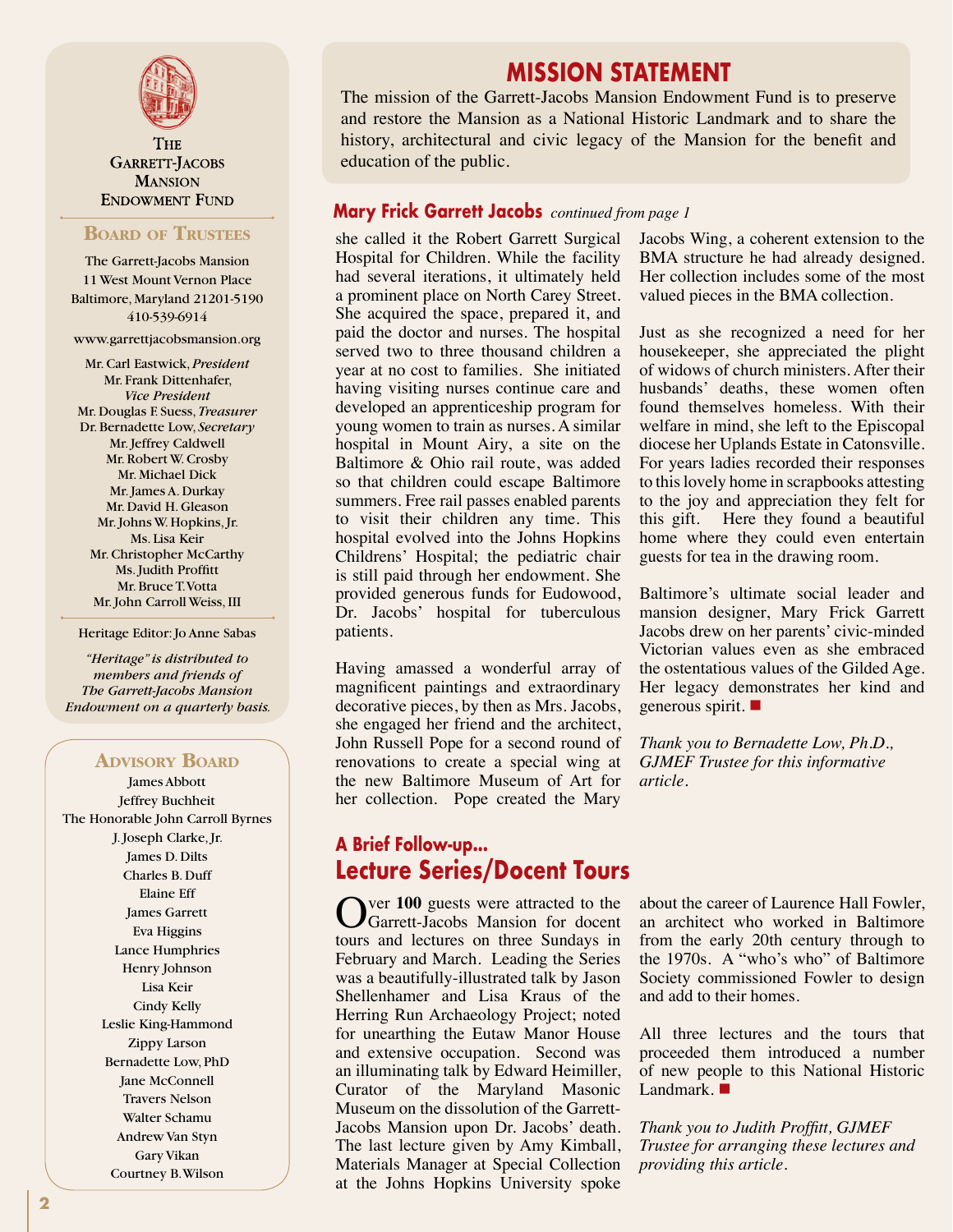## **The Heritage Dinner**



**Friday, May 18 Black Tie 6:00 p.m. hors d'oeuves & hosted cocktails 7:00 p.m. Dinner Price: \$120 (+gratuity & tax)** *Valet Parking in Front of the Mansion*

Members who make a **\$500** donation to the GJMEF the night of the Heritage Dinner will have two of their meals complimentary that evening by the Engineers Club.

*Here is Chef Koven's Five Course Menu:* **First Course** Lobster Risotto with Parmesan Cheese and Peppered Bacon

### **Second Course**

Roasted Red Bell Pepper and Tomato Soup with Sweet Corn Relish and Cilantro Lime Sour Cream

### **Third Course**

Vidalia Onion and Jumbo Lump Crab Meat Salad over a Bed of Fresh Greens and Orange Vinaigrette **Fourth Course**

Herb Crusted Veal Chop with Roquefort Butter and Demi-Glace Served over Sautéed Spinach and Garlic Mashed Potatoes.

**Fifth Course** Lemon Cheesecake Mousse

There will be wine pairings with the dinner courses and after-dinner whiskeys and cordials. **Reservations: Contact Patti at 410-539-6914 or e-mail patti@esb.org or J Bitner for details.** n

# **Another Success...**

Held on Saturday, February 24 Fire<br>
Ball 2018 co-chaired by Chris<br>
M.G. the Tree M.G. the U.K. McCarthy, Tracy McCarthy, and Kelly Daughtry was a sell-out occasion with **500** guests in attendance. The Fire Ball raised approximately **\$67,000** for the Garrett-Jacobs Mansion Endowment Fund. The evening started with the Marissa Muro Trio entertaining the guests while hors d'oeuvres were being served. The band Onyx, sponsored by United Energy Products, took over the Ballroom creating a fun and upbeat atmosphere. The Maryland theme inspired a delicious menu with sushi, fresh oysters, and even boardwalk-style Old Bay fries. Local favorites were also showcased like Berger Cookies, donated by DeDaufre Bakeries and Chef Koven's crab cakes. The Advanced Thermal Solutions Beer Bar featured craft beers from Maryland breweries. The N.H. Yates & Co. Specialty Drink Bar served fun libations—O-Crush, Hon Crush, and Maryland Mule. Guests were able to take home a photo from our photo booth provided by Gravity 180 and sponsored by Compliance Environmental International, Inc.

Thanks to all our sponsors:

Main Bar – **Evapco**, Speciality Drink Bar – **N.H. Yates & Co.**, Courtyard Bar – **Emjay Engineering & Construction Co., Inc.,** Sushi Bar – **Siemens**, Patron Bar – **Havtech**, Beer Bar – **Advanced Thermal Solutions**, Bourbon Bar – **Southern Mechanical Incorporated**, Rum Bar – **Trane**, Entertainment – **United Energy Products, Inc.** – Lower Level Bar – **Asbestos Specialists, Inc.**, Photo Booth – **Compliance Environmental International, Inc.**, Raw Bar – **Chesapeake Systems & Mitsubishi Electric**, Lower-level Entertainment – **Hudak's Insulation, Inc.**, Coffee Bar – **Victaulic**, and Party Bus – **Power Solutions**.



*Arushi & Jeff Frank*

**The Fire Ball Jo Anne Sabas, the Editor invites all suggestions, comments, and opinions. She can be contacted by letter through the address on this newsletter, by e-mail at sabas@outdrs.net, or telephone 540-885-0201.**

### **The Mansion is the Place to be... Calendar of Events**

**Friday, April 13 Time: 7:30 p.m. Sunday, April 15 Time: 3:00 p.m.**

**Baltimore Concert Opera presents Giacomo Puccini's** *Gianni Schicchi*

**paired with** *Buoso's Ghost* **by Michael Ching**



Tickets range from **\$27.50** to **\$71.50** The full buffet including tax and gratuity is **\$42.**

For more information, purchase tickets to these two comic one-act operas, and dining reservations, visit **baltimoreconcertopera.com** or call **443-455-0226** or e-mail J Bitner at **J@esb.org**.

### **Sunday, April 29 Time: 3:30 p.m. Tickets: \$30.00 Afternoon Tea with the Mendelssohn Piano Trio**



Join CAB for chamber music and an afternoon High Tea with savory tea sandwiches, a variety of

scrumptious mini-pastries, tea, coffee, sherry, and brandy for only **\$25**. A cash bar will also be available. Must purchase concert tickets to attend/enjoy the Tea.

For tickets visit **cabmusic.org** or call **410-625-3525.** n